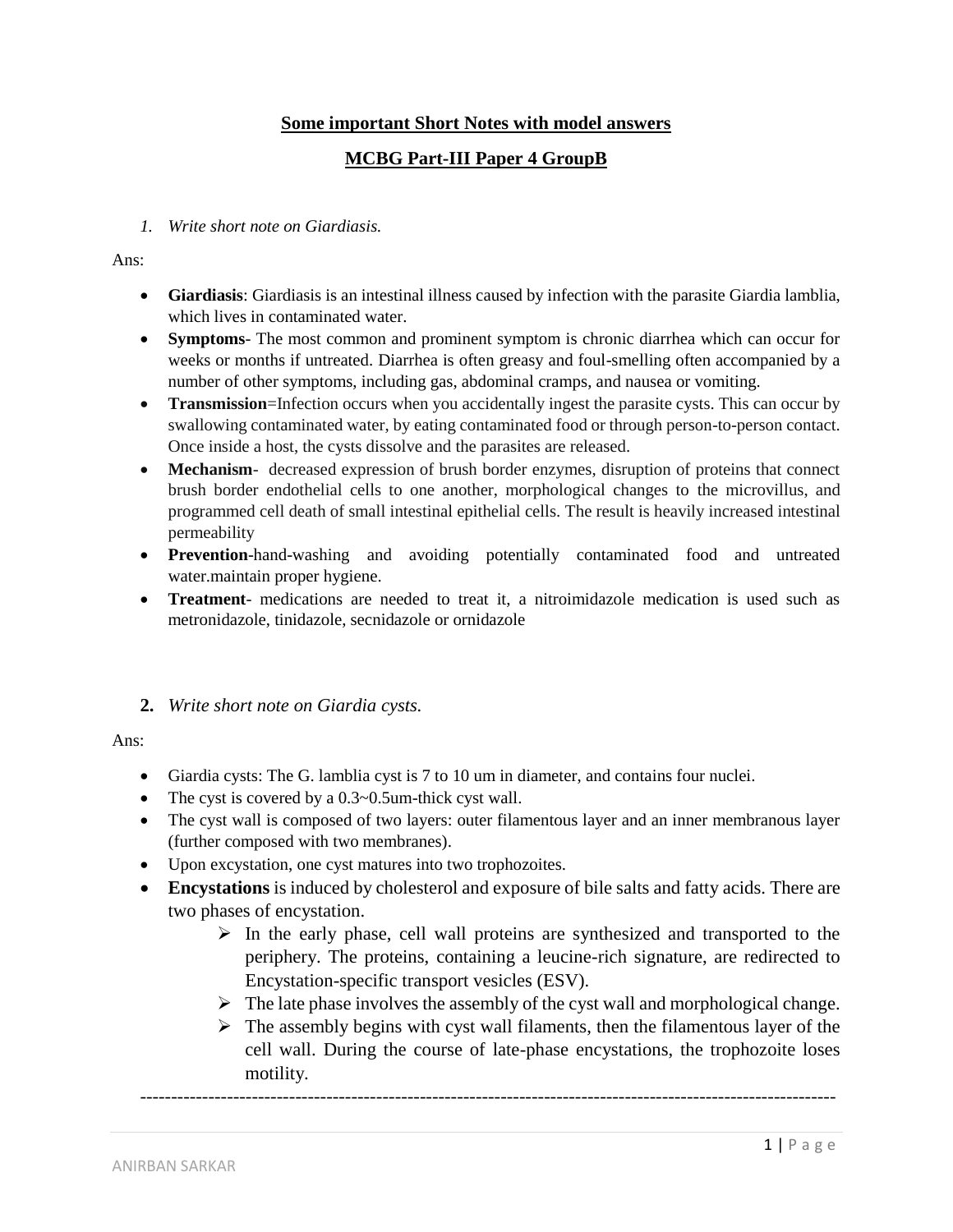- $\triangleright$  Eventually a non-adhering cyst enclosing two physically joined trophozoites with four nuclei results.
- The cyst is highly resistance against chlorination, ozonolysis, and can survive in cold water between 4~8 degrees Celsius.
- The cyst is protected against the host's gastric acid with its cyst wall.



# *3. Write short note on OPPERTUNISTIC INFECTION:*

Ans:

An opportunistic infection (OI) is an infection caused by microbes that take advantage of an opportunity not normally available, such as a host with a weakened immune system, an altered microbiota (such as a disrupted gut microbiota), or breached integumentary barriers.

OIs are caused by a variety of germs (viruses, bacteria, fungi, and parasites). OI-causing germs spread in a variety of ways, for example in the air, in body fluids, or in contaminated food or water.

Many of these pathogens do not cause disease in a healthy host that has a normal immune system. Opportunistic infections occur more often or are more severe in people with weakened immune systems

HIV damages the immune system. A weakened immune system makes it harder for the body to fight off HIV-related OIs. HIV-related OIs include pneumonia, Herpes simplex virus (HSV) infection, Salmonella infection, candidiasis (thrush), toxoplasmosis, and tuberculosis (TB).

---------------------------------------------------------------------------------------------------------------------